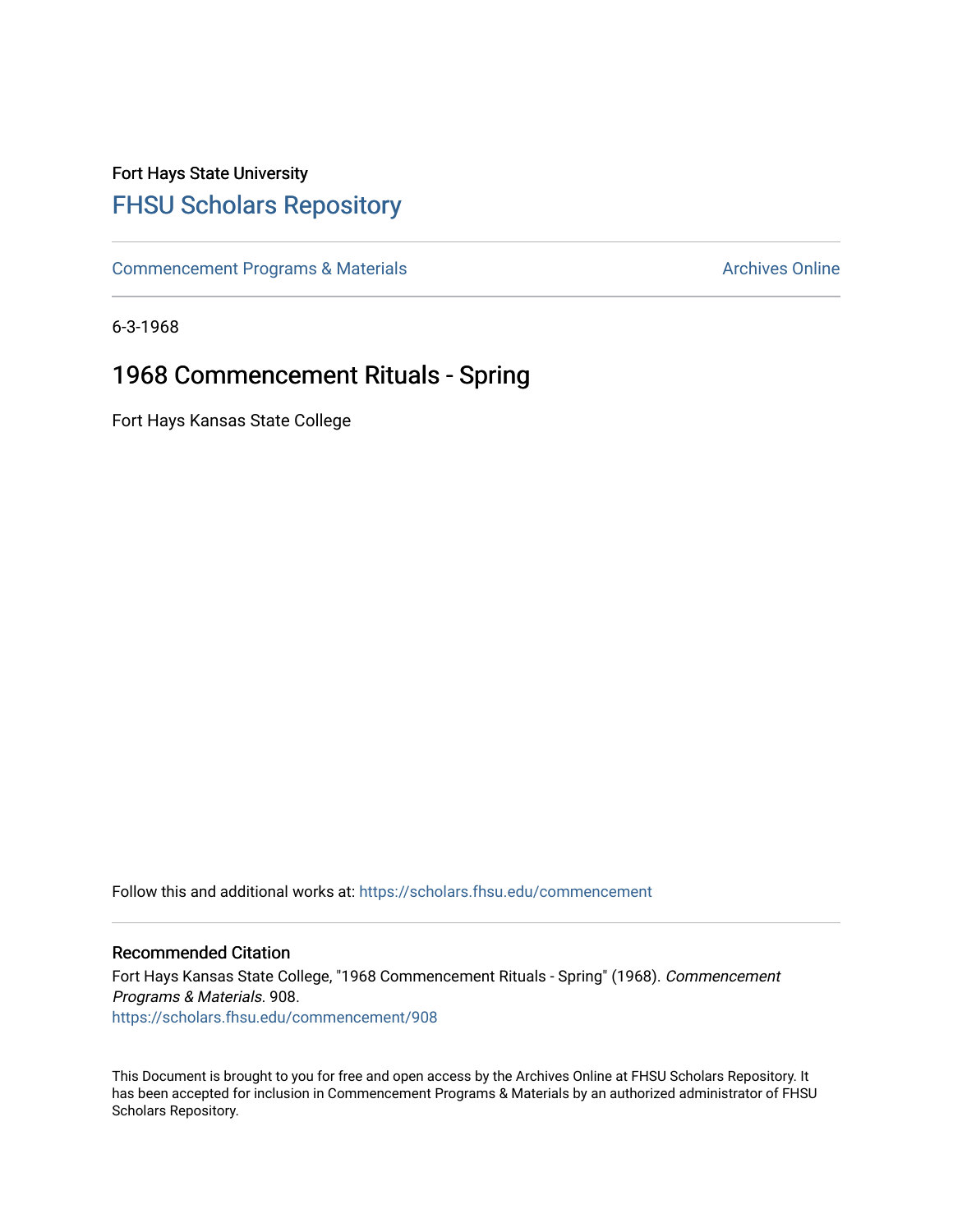| <b>MEMORANDUM</b><br><b>Fort Hays Kansas State College</b><br>67601<br>Mr. Kenneth Simons, Mr. S. V. Dalton, Dr. Jellison,<br>Miss Stouffer and Dr. Burnett<br>To:<br>Date: |  |  |                              |
|-----------------------------------------------------------------------------------------------------------------------------------------------------------------------------|--|--|------------------------------|
| February 7, 1968<br>Commencement Com-                                                                                                                                       |  |  | Commencement<br>Hays, Kansas |
|                                                                                                                                                                             |  |  |                              |

I would like to schedule a meeting of the Commencement Committee Tuesday morning, February 13, 8:15 a.m. in C 109. I hope that you will be able to attend.

Memo to Dr. Jellison, Miss Stouffer and Mr. Dalton: After the meeting of the Commencement Committee, I would like to have a meeting of the Pre-enrollment Committee. I will be out of town a great deal of February and March; hence this meeting at this time.

| JDG/1d | Signed: |
|--------|---------|
| REPLY: | Date:   |

*Signed:*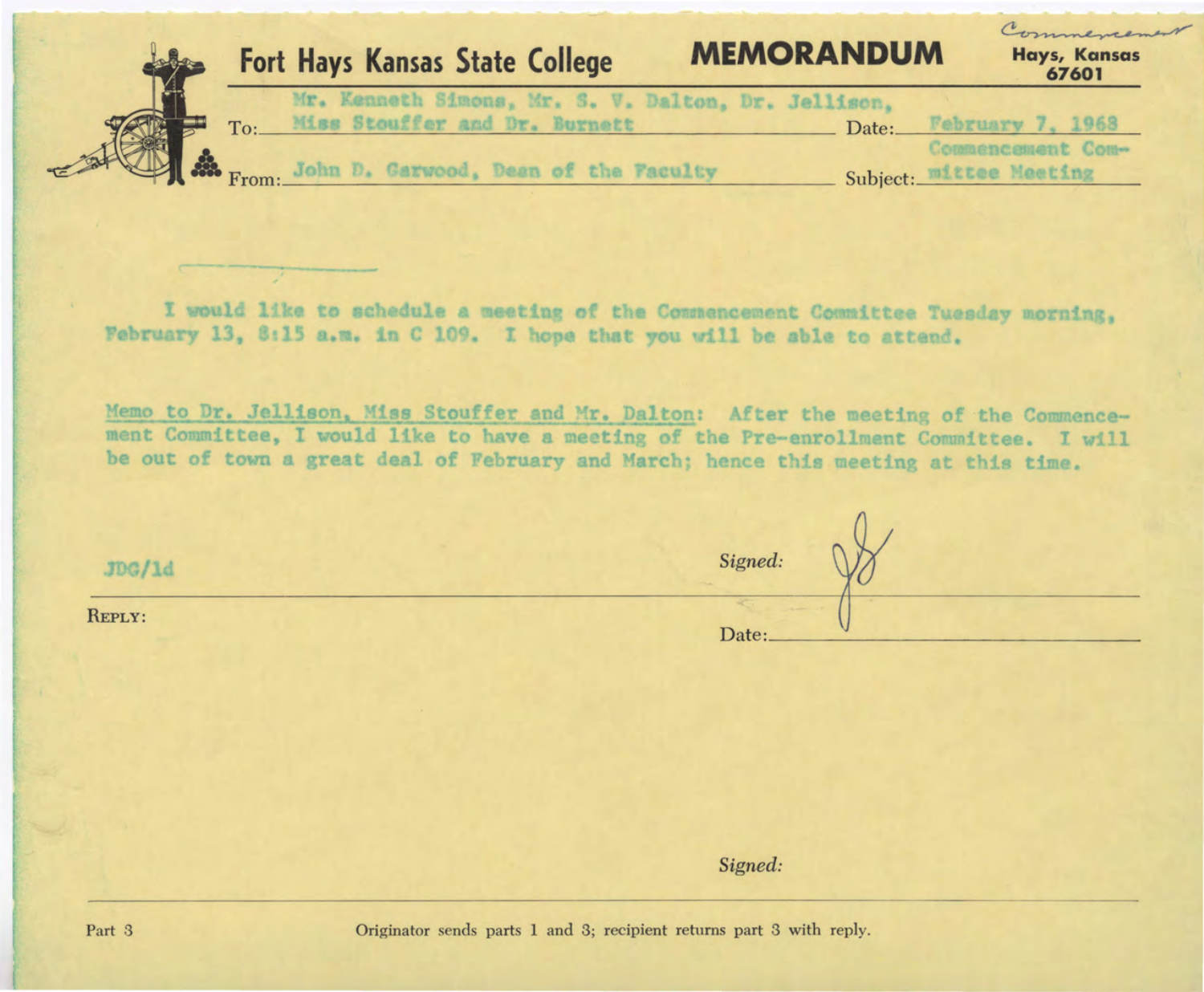|                | <b>Fort Hays Kansas State College</b>                                                                                                                                                                                                                                                                                                                                                                                                                                                      |                                   | <b>MEMORANDUM</b>  | <b>Hays, Kansas</b><br>67602 |
|----------------|--------------------------------------------------------------------------------------------------------------------------------------------------------------------------------------------------------------------------------------------------------------------------------------------------------------------------------------------------------------------------------------------------------------------------------------------------------------------------------------------|-----------------------------------|--------------------|------------------------------|
|                | To: Maynard Herrman                                                                                                                                                                                                                                                                                                                                                                                                                                                                        |                                   | Date: May 20, 1968 |                              |
|                | From: Mr. Goeser                                                                                                                                                                                                                                                                                                                                                                                                                                                                           |                                   | Subject:           |                              |
|                | The following set up will be needed for the choral music at Baccalaureate and Commencement:                                                                                                                                                                                                                                                                                                                                                                                                |                                   |                    |                              |
|                | -- Podium and music stand for the conductor<br>- 2 microphones in front of the chorus for both performances (this is absolutely necessary                                                                                                                                                                                                                                                                                                                                                  |                                   |                    |                              |
| chorus.        | since the chorus is so small due to the fact that many have finished finals and will<br>be gone)<br>-- Grand piano and bench from the band room in Malloy Hall placed directly in front of the<br>All of this should be set up at the south end of the field on the east side of the speaker's<br>platform and facing north. It must be set up ready to use for a special rehearsal at 4:30<br>p.m. on Sunday, May 27. (We are not allowed to hold rehearsal just prior to the ceremonies) |                                   | Signed:            |                              |
| REPLY:<br>East |                                                                                                                                                                                                                                                                                                                                                                                                                                                                                            | South<br>Speaker's<br>$P1a+for m$ | Date:              | West                         |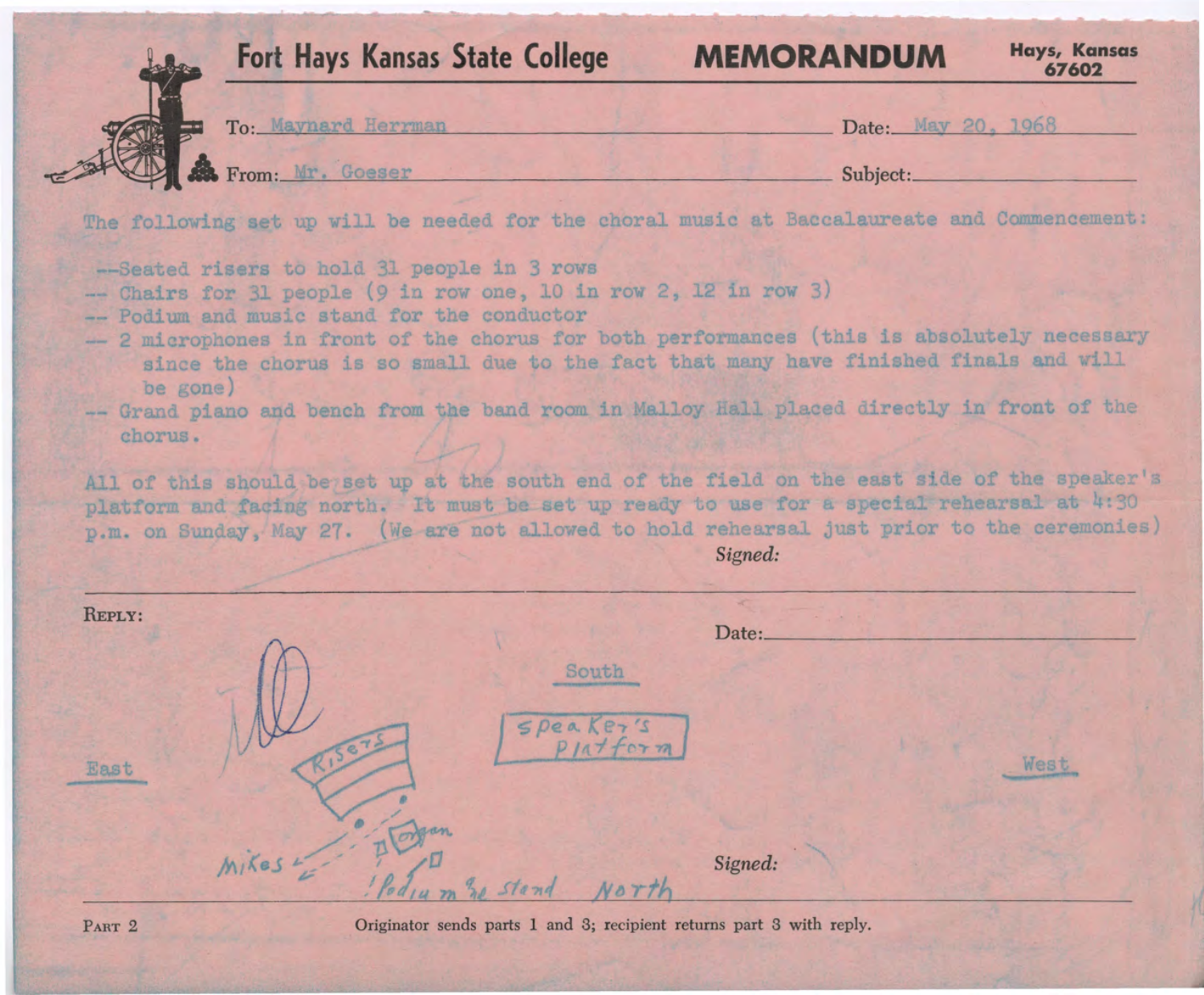| Fort Hays Kansas State College<br><b>MEMORANDUM</b>                                        |                    | Hays, Kansas<br>67602 |
|--------------------------------------------------------------------------------------------|--------------------|-----------------------|
| Faculty Senate Members, President Cunningham,<br>To: Dr. Burnett, Mr. Dalton and Dr. Coder | Date: May 20, 1968 |                       |
| Ref. From: John D. Garwood, Dean of the Faculty                                            | Subject:           |                       |

In the Senate meeting of April 29, 1968, it was suggested that our office contact seniors as to their preference for coming to the platform to receive their diplomas. On May 3, 601 survey cards were mailed and as of May 20, 63.9% of the cards have been returned. Of those returned, 74% of the cards indicated a preference for coming to the platform while 26% aaid they did not favor coming to the platform to receive their diplomas. It was about  $3 - 1$  in favor of continuing the present practice.

*Signed:*   $JDG/1d$ Date: \_ \_\_\_\_\_\_\_\_\_\_\_\_\_ \_ REPLY: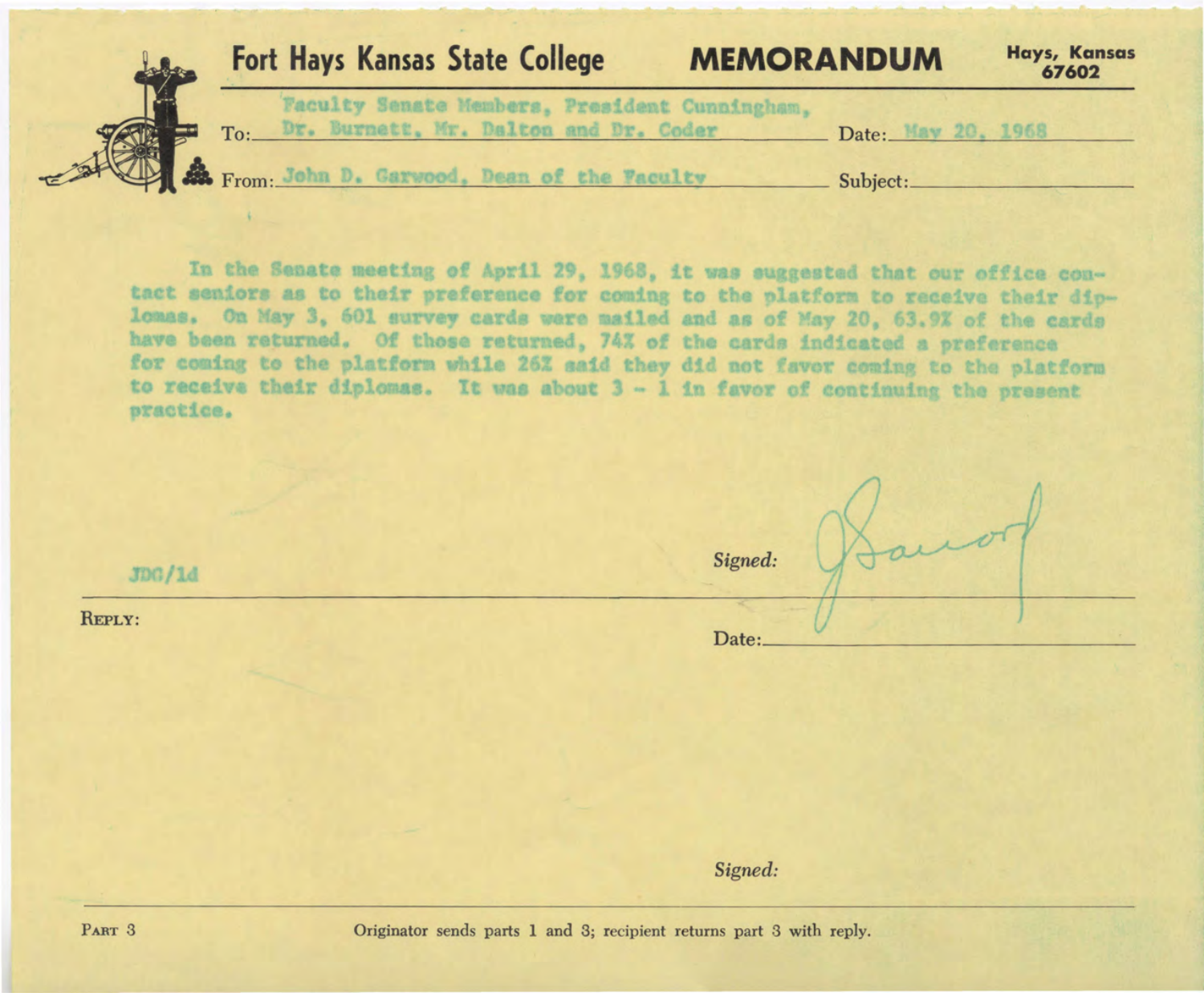| Fort Hays Kansas State College<br><b>MEMORANDUM</b> |          | Hays, Kansas<br>67602 |
|-----------------------------------------------------|----------|-----------------------|
| Dr. Craber, Dr. Saskett, Dr. W. B. Thoupson.<br>To: | Date:    | 正宝的过                  |
| <b>Si</b> From:                                     | Subject: |                       |

There will be a short rehearsal for Commencement, Saturday, June 1, at 1:30 p.m., Lowis Field Stadium. I would estimate that our Marshalls will not be peoded for more than thirty minutes in this rebearsal. I hope that you will be sble to attend the rehearsal so that you way ride high in the saddle on the evenings of June 2 and Junn 3. Please tie your horses outside the stadium.

*Signed:*   $J007/1d$ REPLY: Date:

*Signed:*